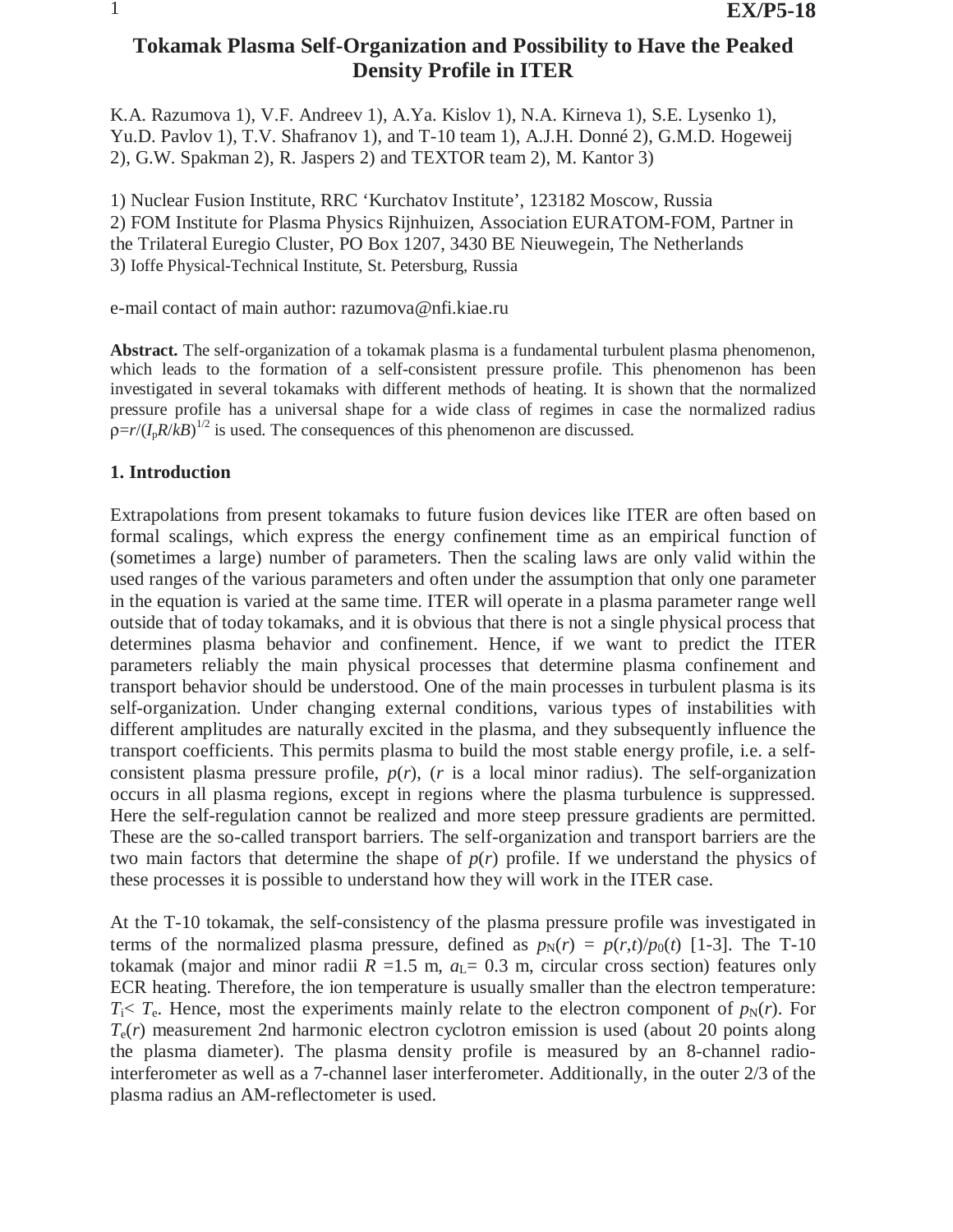

*FIG. 1. Scheme of pressure profiles with internal (ITB) and external (ETB) transport barriers and without them (L-mode).* 

*FIG. 2. The energy confinement time vs the average plasma density, normalized on the Greenwald density limit [21]. Insertions show the typical density fluctuation spectra for low and high densities [7]; QC – quasicoherent, BB – broadband.* 

In order to understand in how far T-10 results are similar to those at other tokamaks and plasma conditions, also results from different devices: RTP, TEXTOR, JET have been used. In all three devices  $T_e(r)$  and  $n_e(r)$  are measured by Thomson scattering. TEXTOR and JET have also ion heating, and in these tokamaks,  $T_i(r)$  is measured by CXRS. In all experiments shots without internal transport barriers (ITB) were selected in order to separate two phenomena: self-consistent plasma pressure profile and ITB formation. ITBs have a tendency to form near the rational surfaces with low *m, n* numbers in the 'gap' without rational surfaces [4-6]. The relative width of this gap increases with decreasing tokamak aspect ratio *A*. Hence, for T-10 with *A*=5, the ITB effects are less pronounced than for JET with *A*=3.5. It would also be possible to subtract the ITB region, using the scheme, given in [3] (see also figure 1), but this procedure would make the analysis less reliable.

#### **2. Survey of the results on the pressure profile self-organization, obtained at T-10**

In T-10, the following characteristics of pressure profile conservation have been observed:

**2.1. Dependence of**  $p_N(r)$  **on the averaged plasma density.** In many series of T-10 experiments it was observed that  $p_N(r)$  does not depend on the plasma density,  $n_e$ , neither, when  $n_e$  is changed from shot to shot nor when it is dynamically changed during a discharge [3]. This fact is surprising if one realizes that the electron energy confinement time in tokamaks,  $\tau_{eE}$ , has different dependencies on the plasma density  $n_e$ : for low densities ( $n_e/n_{\text{Gr}}$ <0.5)  $\tau_{\text{eE}} \sim n_{\text{e}}$ , but for higher densities ( $n_e/n_{\text{Gr}}$ >0.5)  $\tau_{\text{eE}}$  is practically independent from  $n_e$  (fig. 2) Additionally, density fluctuation spectra measured by correlation reflectometry exhibit quite different spectra for low and high densities [7]. In the first case, beside the "broadband" part of spectrum a "quasi-coherent" maximum with frequency in the range 70 – 120 kHz is seen, which has been attributed to an ion temperature gradient mode. A density increase leads to a considerable change in the fluctuation spectrum: the low frequency maximum disappears and new, higher frequency maximum 150 - 250 kHz, appears, attributed to the Trapped Electron Mode. From this it is concluded that  $p_N(r)$  is independent on the *dominant type of plasma drift wave instability.*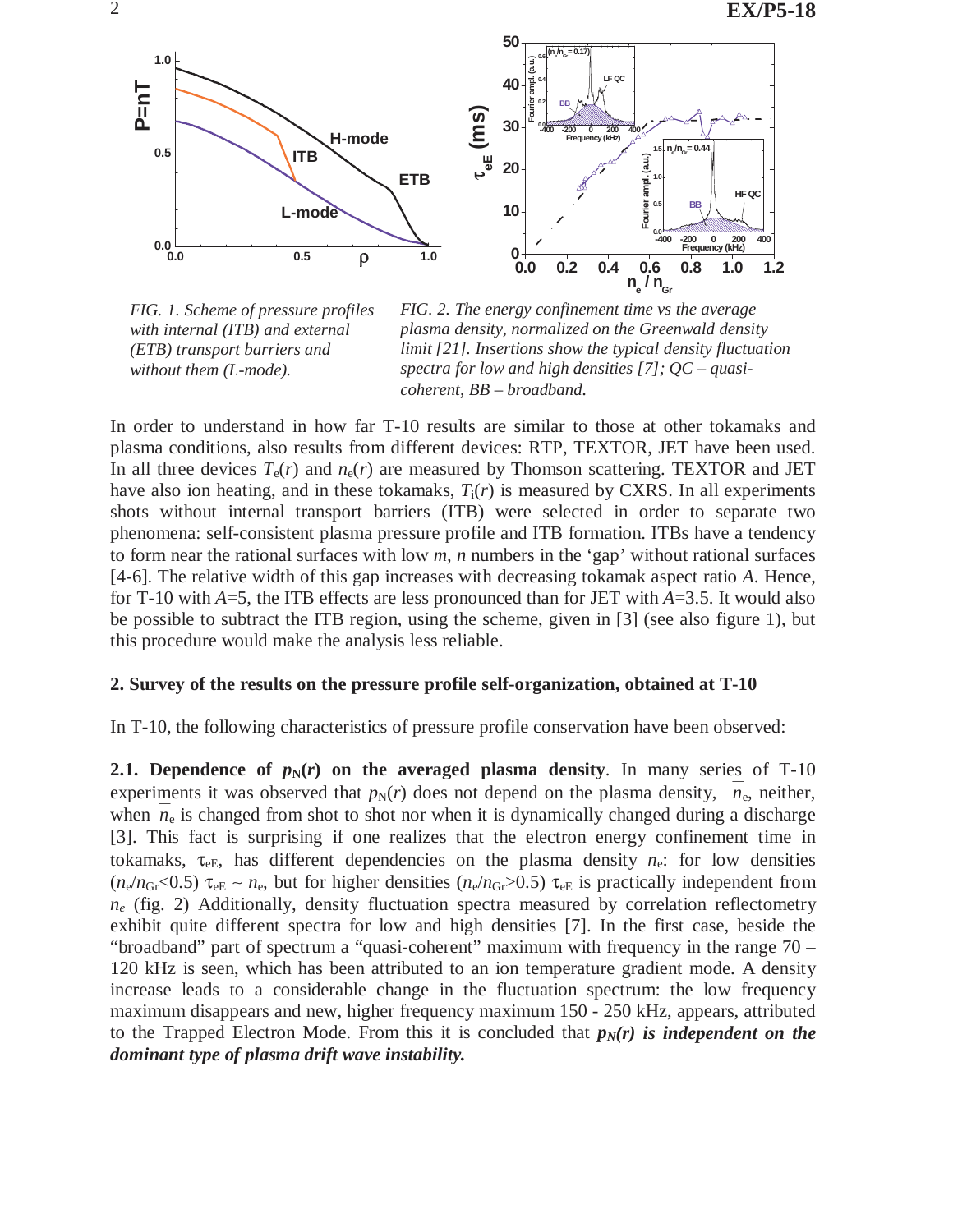

*FIG. 3. Dependence of the pressure peaking on the current density peaking calculated by Spitzer's law*  $j \sim T_e^{3/2}$ *.* 

## **2.2. Dependence of**  $p_N(r)$  **on the power deposition profile**

It was further observed in T-10 that  $p_N(r)$  does not depend on the deposition profile and power level of ECRH [1-3]. By locally heating electrons the  $T_e$  profile and, hence, the current density *j*(*r*) profile (*j*∼  $T_e^{3/2}$ ) are changed. However,  $p_N(r)$  is unchanged due to a simultaneous change in the plasma density profile  $n_e(r)$ . Hence,  $p_N(r)$  is independent on  $j(r)$  (see fig. 3).

**2.3. Dependence of**  $p_N(r)$  **on the**  $q_L$ **.** Experiments have revealed that  $p_N(r)$  depends on the relation between the plasma current  $I_p$  and the magnetic field *B*. The higher the  $q_L$  value, the narrower is the pressure profile. It was demonstrated that  $p_N(r)$  is independent on  $I_p$ ,  $B$ , and the tokamak geometry, if instead of *r* the dimensionless radius ρ=*r*/(*IR*0/*kB*) 1/2 is used. Here *k* is elongation parameter. This formula permits to compare different tokamak results for regimes without pronounced ITB. In fig. 4 this is shown for regimes in T-10 with different *qL*. The different profiles can be combined into a single one, if ρ instead of *r* is used*.* Analysis of TEXTOR shots with different methods of heating: NBI or NBI+ ICRF shows that normalized pressure profile is the same as for the T-10 OH shots. (fig. 5) The comparison of  $p_N(\rho)$ profiles for different tokamaks is presented in fig. 6. The errors in this figure arise not only from the usual error bars in the  $n_e(r)$  and  $T_{e,i}(r)$  measurements, but are also due to the method of  $p$  normalization. In fig. 5 the  $p(r)$  normalization was performed in plasma centre. This was possible because sawteeth in the various discharges were small. The existence of weak ITBs near main rational surfaces and some other effects, like MHD islands, could also lead to some spreading of results. Nevertheless, a reasonable coincidence is observed between the results of the small circular tokamak RTP and the large elongated JET tokamak. (A similar result was reported two decades ago [1] for the relatively small and circular tokamaks of that time). Similar features of pressure profile consistency were observed in the strongly shaped tokamak TCV, where *k* was up to 2.8, and both limiter and divertor configurations were used [8]. So, it can be concluded that the self-consistent pressure profile is a common feature of tokamak plasmas. The scaling  $\rho=r/(I_pR/kB)^{1/2}$  allows us to describe the self-consistent pressure *profile for tokamaks with different geometries.* Note that pressure profile consistency (the same  $p_N(r)$  for different regimes) has also been observed in devices with different magnetic configurations, like stellarators [9, 10]. So, we can conjecture that the self-consistent pressure profile is a common phenomenon for the turbulent plasmas in magnetic field.

#### **3. Time of**  $p_N(r)$  **restoration**

In order to understand the physical mechanism of  $p_N(r)$  conservation, the question: *how quickly does it realize?* needs to be answered. Does it take place on a current reconstruction, heat diffusivity, or inertial time scale? In fig. 7 the results of Thomson scattering measurements of  $p_N(r)$  in RTP are presented. All  $p_N(r)$  profiles are basically the same, which implies that  $p_N(r)$  shape conservation is established during a time  $t_c < 0.1$   $\tau_E$  ( $\tau_E = 3$  ms in the given experiment). Off-axis heating experiments in T-10 have led to a similar conclusion. However, a lower  $n_e(r)$  time resolution in the T-10 measurements [2] gives an upper limit  $t_c$  $< 0.3\tau_{\text{E}}$  ( $\tau_{\text{E}} = 12$  ms for given discharges).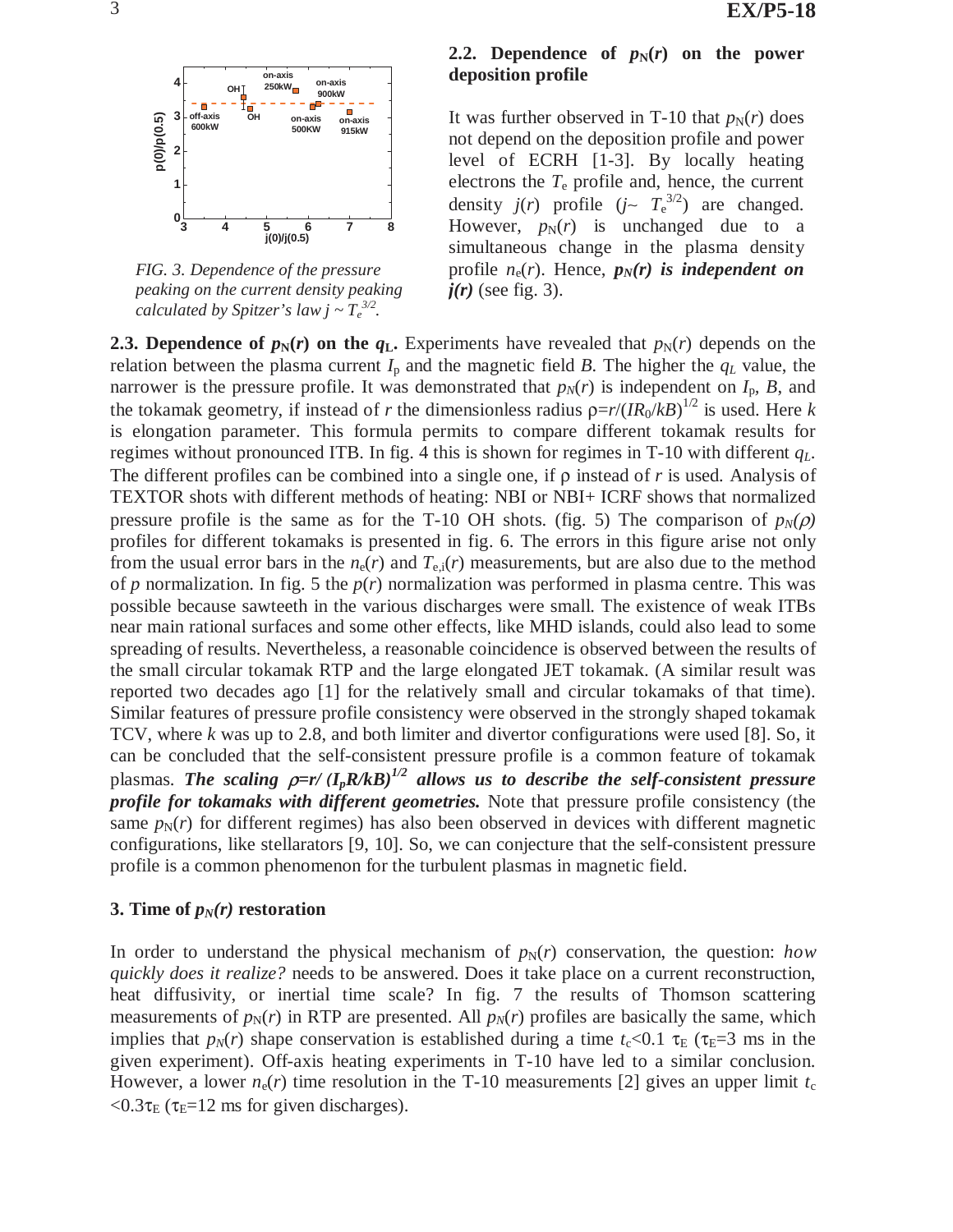

*FIG. 4. Pressure profiles in T-10 ohmic discharges.*  $a$ *)*  $p_N(r)$  *for regimes with different edge safety factor qL; b) the same curves as a functions of normalized radius* ρ



*FIG. 5. Normalized pressure profiles for two TEXTOR shots: #106221 I=240kA; B=2.5T; PNBI=1.02MW; P*ICRH=*1.425MW; # 106227 I=240kA; B=2.5T; PNBI=1.05MW; PICRH=0; and for T -10 ohmic shot.*

*FIG. 6. Comparison of normalized pressure profiles*  $p_N=p(r)/p(0)$  *on normalized radius for T-10, JET (# 70070, [22], # 69092, [23] , TEXTOR and RTP.*

Taking into account the information that the  $p_N(r)$  shape does not depend on  $j(r)$ , but instead on the total plasma current, experiments with rapid current ramp up were performed at T-10. It can be expected that if the plasma current is rapidly increased, the changes in the  $p_N(r)$ profile may appear earlier than the additional ∆*j* will penetrate into the bulk plasma. The plasma current was ramped up by 25% in 20 ms during a stationary phase in both OH and offaxis ECRH discharges. (In the latter case the sawtooth relaxations were suppressed). The current equilibration time was about 200 ms; therefore, during the first 50 ms no appreciable *j*  increase is expected inside radii *r <* 1*/*3*a*. Results of experiments are presented in figs 8 and 9.



*FIG. 7. Fast establishment of self-consistent pressure profile in RTP. a) line-averaged density and central electron temperature; b) normalized pressure profiles.*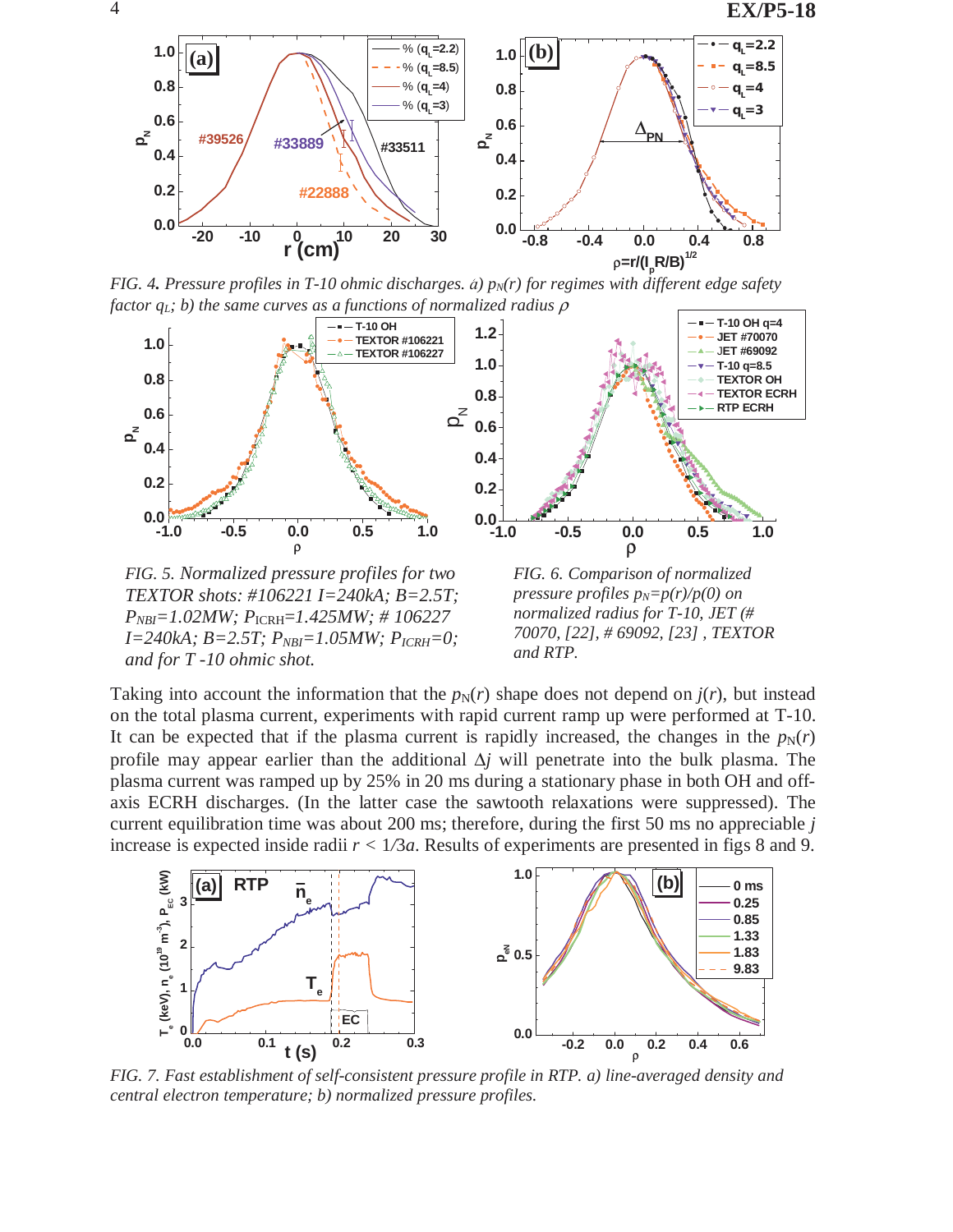

*FIG. 8. Ohmic discharge with current ramp-up in T-10. a)*  $p<sub>N</sub>$  *for the time instant before*  $dI<sub>r</sub>/dt$ *(circles) and 10 ms after it (squares); b) temporal behaviour of current Ip, FWHM of normalized pressure profile*  $\Delta_{PN}$  *and sawteeth inversion radius r<sub>S</sub>.; B=2.33 T, q<sub>L</sub>=3.9 – 3.0.* 



*FIG.* 9. Discharge with current ramp-up and off-axis ECRH. Absorbed power  $P_{ECR} = 0.5$  MW,  $P_{ECR}/P_{OH} = 4$ ; *a*)  $p_N(r)$  profiles for different time instants; *b*) time evolution of current  $I_p$  and FWHM of *normalized pressure profile* <sup>∆</sup>*PN.*

The full width of  $p_N(r)$  at half maximum (FWHM), denoted as  $\Delta_{pN}$ , starts to increase practically at the same time as the current ramps up, and increases within the experimental accuracy synchronously with the current increase. The change in the sawtooth inversion radius starts 50 ms later. So,  $\Delta_{pN}$  follows the total current value, but not the current density profile. The formation of a self-consistent pressure profile during a very fast time, in which the additional current cannot penetrate into the bulk plasma both in OH and OH + off-axis ECRH experiments can be explained only by a *change of equilibrium*, as no external impacts influence the plasma core on that time scale.

#### **4. What normalized profiles are stiff: pressure or temperature?**

In several papers [11-13] it was reported that in tokamak regimes with high average density, the temperature profile is conserved under NBI heating. This effect is called temperature profile "resilience" or "stiffness". In the case of  $T_N(r)$  conservation, the pump-out effect is also absent. So, the pressure profile is not changed too. If we deposit the power locally, directly to the electron component, then  $T<sub>e</sub>$  in this region increases and pump-out will compensate its increase in the  $p(r)$ . If the power deposition is non-local and particle balance is very active, like in the NBI case, the pump-out may be lacking. Thus the  $T_N(r)$  has to be conserved (because of transport coefficients change). So, we can conclude that  $T_e(r)$ *conservation effect is a particular case of pressure profile consistency*, when the pump-out is absent.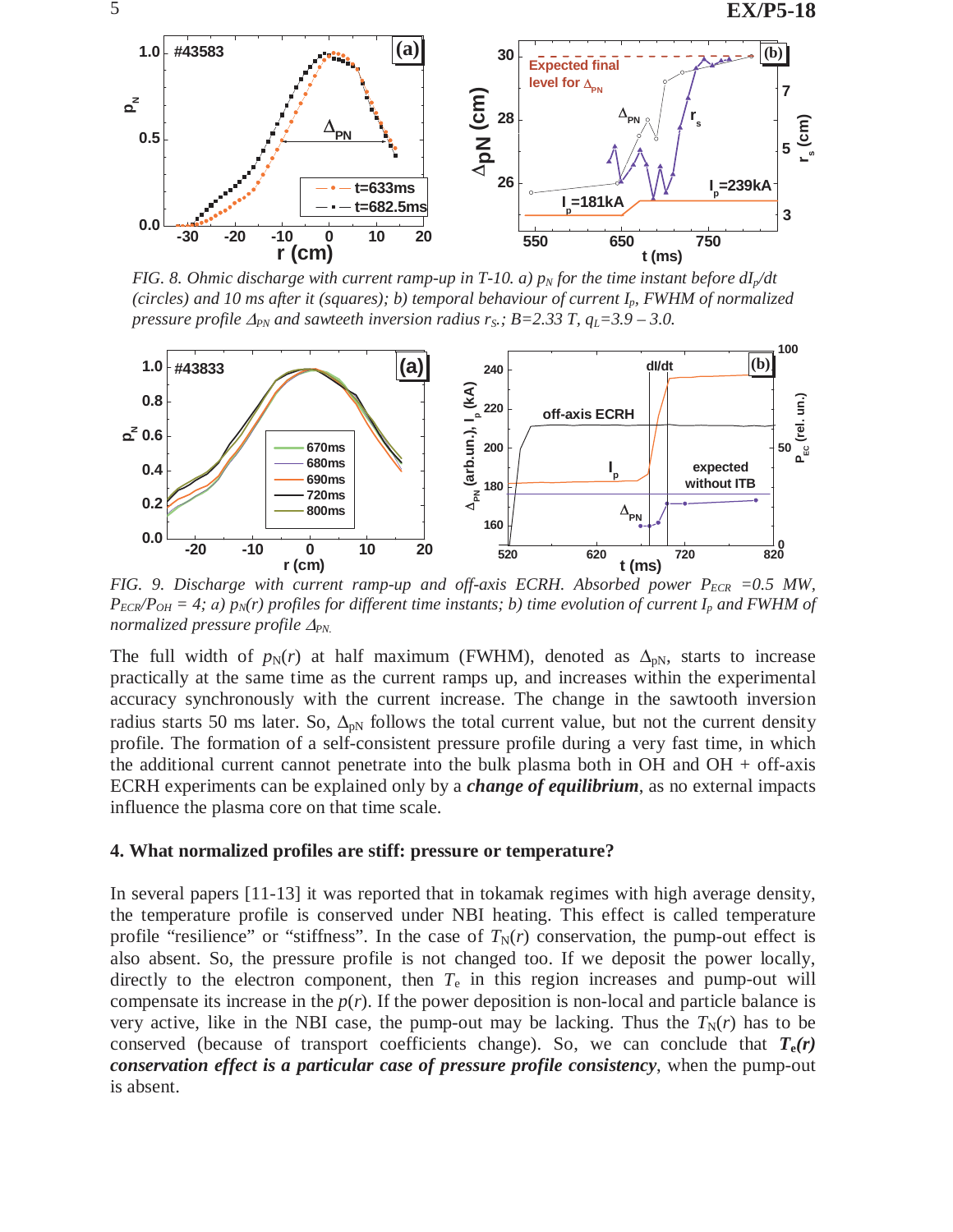## **5. Conclusions and consequences**

The main results of the experiments are the following:

1. The normalized pressure profile  $p_N(r)$  shape is independent on the dominant type of instability.

2. The shape of the  $p_N(r)$  profile depends on the total current as  $I_p^{1/2}$ , but it does not depend on the current density profile shape  $j(r)$ . Using the dimensionless radius  $\rho = r/(I_p R / kB)^{1/2}$  the same  $p_N(r)$  is found for tokamaks with different dimensions and geometry.

3. The adaptation time of  $p_N(r)$  to perturbations is much smaller than the energy confinement time.

4. The self-consistent normalized pressure profile links to the equilibrium in the turbulent tokamak plasma. The Grad-Shafranov equation gives a relation between the plasma current and the plasma pressure profile, but it does not determine this profile. The pressure profile is determined by transport coefficients. A turbulent plasma has a possibility to change its transport coefficients in a wide range, so it has the possibility to organize the profile in such a way to be the most energetically advantageous. Such a balanced pressure profile will be the most stable and will have the best confinement, but external impacts prevent the plasma to be quite stable. It is the pressure profile that is regulated (neither the temperature nor density profile separately). From conclusion 2 above and the pressure driven character of the process it can be posed that the plasma behaviour is determined by MHD processes. Theoretical attempts to find this optimal  $p(r)$  profile were reported in [14-16].

**Consequence 1.** *The best confinement is obtained in the OH case, where the power deposition profile has the possibility to redistribute itself in the best way.* The heating deposition profile for the classic ohmic process is  $P(r,t) \sim T_e^{3/2}$ ; the pressure  $p = n_e T$ . If  $n_e(r,t)/n_e(0,t)=[T_e(r,t)/T_e(0,t)]^{1/2}$ , the *P*(*r*) and *p*(*r*) profiles will be similar, and *P* increase will not distort the pressure profile, and will not lead to the transpot coefficient increase. In tokamaks with moderate aspect ratio (*A*= 4–5), this is indeed the case  $n_e(r,t) \sim T_e(r,t)^{1/2}$ . In tokamaks with low *A*, the neoclassical effect in the electron conductivity yields more peaked  $T_e(r)$  and more flat  $n_e(r)$  profiles. This redistribution will lead to higher transport coefficients for higher  $P_{\text{OH}}$ . We suppose that off-axis heating will increase  $\tau_{\text{eE}}$  in this case.

**Consequence 2.** *A random deposition profile of auxiliary heating worsens the plasma confinement.* If the deposition profile of auxiliary power is not adjusted with the  $p_N(r)$  profile then the total confinement will be worse in comparison to the OH case. The plasma tries to redistribute the auxiliary power to adjust to the  $p<sub>N</sub>(r)$  profile by quickly changing its transport coefficients. The density pump-out effect is the result of  $p_N(r)$  profile conservation in the presence of electron heating (for example, ECR heating).

**Consequence 3**. *Anomalous velocity of hot/cold pulse propagation*. When it is tried to increase  $\nabla p$  by local heating or cooling, the transport coefficients will quickly adapt to redistribute the input power as dictated by  $p_N(r)$  profile conservation. This will increase the velocity of the hot/cold pulse propagation in comparison with the OH case, as is usually seen in experiments. The diffusion equation cannot be used in transient tokamak processes, since the transport coefficients can be rapidly changed by dozens times. [17].

**Consequence 4.** *Impossibility of density peaking in ITER.* In recent years several authors [see, e.g. 18, 19] have tried to find a possibility to organize a peaked electron density profile in ITER (along with a peaked temperature profile). The authors suppose that this can be achieved by making sure that the neutrals from the heating beams penetrate deep enough into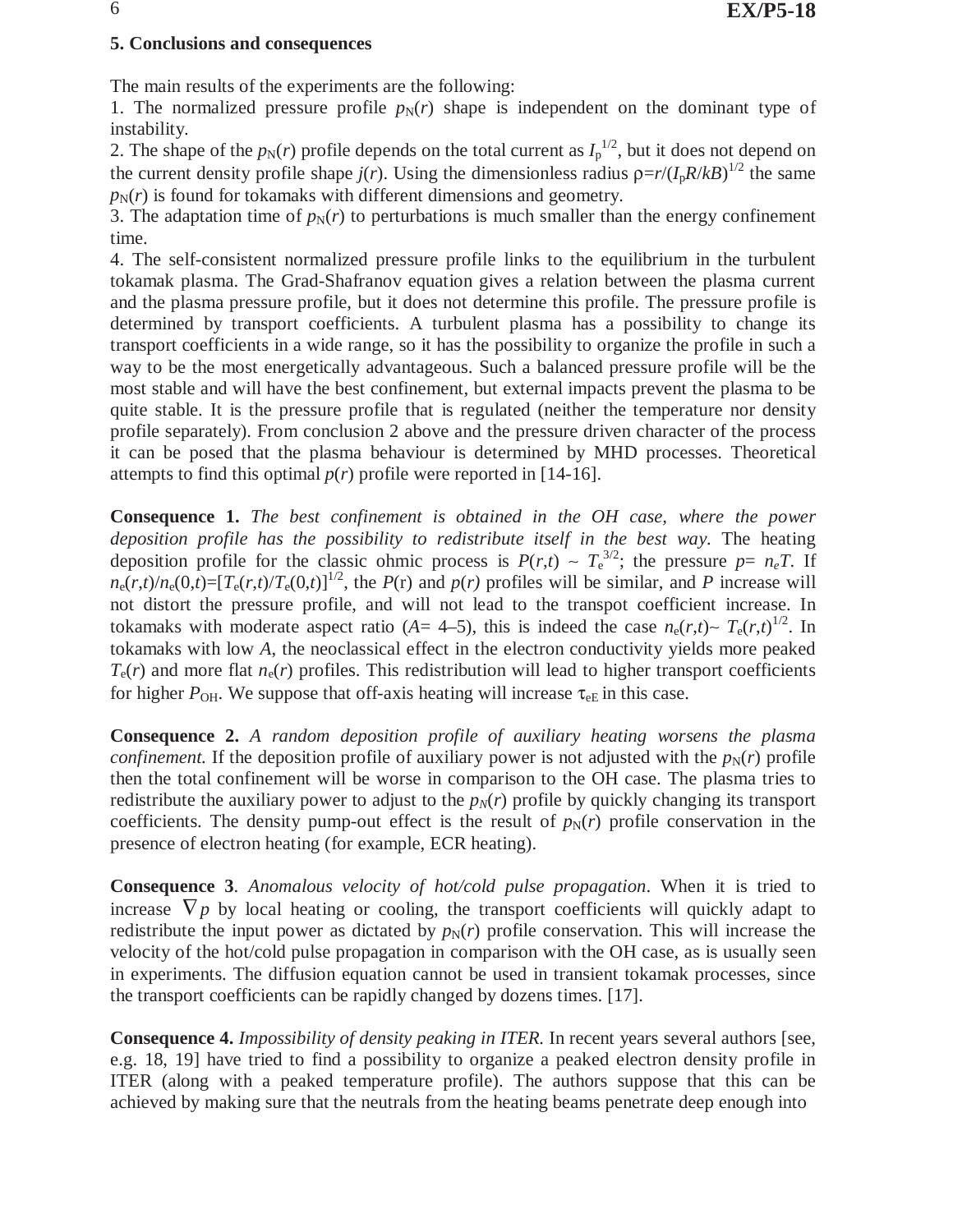

*FIG. 10. T-10. a) Dependence of density peaking on the effective collisionality*  $v_{\text{eff}}$  *under on-axis ECRH; b) Normalized plasma pressure profile for the different phases of the same shots with various EC powers; I<sub>p</sub>=200 kA, B=2.4 T, measured absorbed power*  $P_{ECR}$  *=1.6 MW,*  $P_{ECR}/P_{OH}$ *=18.* 



the plasma. Based on the particle balance and ionization rate they try to find regimes with deep penetration of an ionization source (neutrals) to the plasma core. From the mentioned ionization-diffusion model it is concluded that the plasma density peaking has to increase with an effective collisionality  $v_{\text{eff}}=v_{\text{ei}}/\omega_{\text{De}}$  decrease, where  $v_{\text{ei}}$ is the ion-electron collision frequency and  $\omega_{\text{De}}$  is the electron diamagnetic drift frequency. However, as was shown above, in turbulent plasmas self-organization processes are very important. They are more powerful and faster than diffusion mechanisms, and they will lead to the formation of a selfconsistent normalized pressure profile  $(p<sub>N</sub>(r)).$ 

In fig. 10 the dependence of the density peaking  $n_e(r)/\langle n_e \rangle$  on the collisionality,  $v_{eff} \sim RZ_{eff}$  $n_e/T_e^2$  is presented for on-axis ECRH shots. All shots have no pronounced ITB and the same  $I_p/B$ . Peaking of  $n_e$  decreases with decreasing  $v_{eff}$ , which is in contrast to the findings in [18, 19], and  $p_N(r)$  remains to be the same [20]. This profile may be changed only if ITB or ETB are formed.

Figure 11 presents the dependence of the central density decrease under on-axis ECRH. We see that the density decrease during heating is proportional to the ECRH power  $P_{\text{ECRH}}$ . By such a way the plasma compensates the local  $T_e$  increase in order to keep  $p_N(r)$  constant (the density pump-out effect).

One could hope for a peaked density profile in the case of strong off-axis heating [2], but this is not practical in a reactor case. The thermonuclear power from  $\alpha$ -particles will be deposited mostly in the plasma core; therefore it is impossible to deposit comparable external power at the plasma periphery. Of course, the ratio between  $T(r)$  and  $n_e(r)$  may depend on the radial distribution of ionization sources, but it is known that the  $T(r)$  profile in a reactor will be